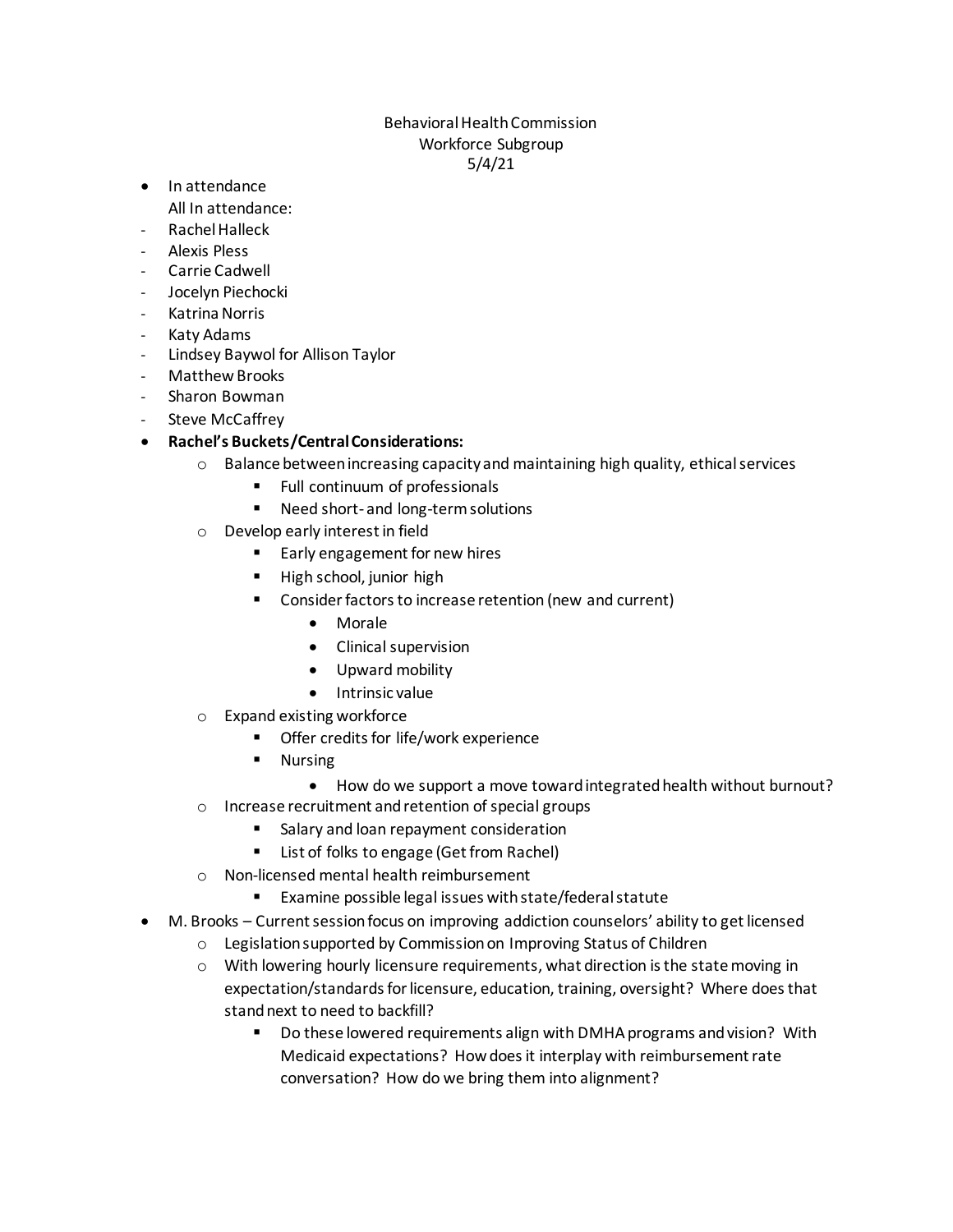- $\circ$  S. McCaffrey Constant "fight" in government world re: what is appropriate for licenses and what licenses can do – fight largely inspired by reimbursement.
	- Makes more sense to consider what we want licensed professionals to do (currently overloaded and overstretched due to being primary channels of reimbursement)
		- If only licensed folks get reimbursed, there will be push to dilute power of license
		- Vital component of service continuum potentially do not need to be doing casework if "lower" levels can also be reimbursed
	- What else is needed? Who can do it without a license and secure reimbursement?
		- *Flesh out continuum of training, certification, licensure, etc. and more clearly define what can be done by whom with certain skill sets and still be reimbursed* - partner with universities for loan forgiveness models across full continuum
			- o Expand qualifications of those already within workforce
			- o ICAADAcert for mental health to get trained on addiction
	- K. Norris Scope of practice for credentialling needs to be addressed
	- C. Cadwell Defining what we need and optimization of practices
		- Looking at retention in rural areas high school degreed folks have highest retentions because they are fully integrated into community and that relationship is able to be leveraged
			- o S. Bowman– Licensed people coming to rural areas and leaving vs peer professionals staying – piece of that dedication is that they are home. "higher" level credentials will leave due to lack of personal dedication.
				- Need to come up with intrinsic motivators to increase retention
					- In rural communities, find ways to guarantee/secure/find positions for partners
		- When can we get people to practice? That varies depending on license
			- o Invest in current credentialed/licensed folks to expand their ability to support (especially rural) communities and meet their needs
				- I.e., licensed psychologists gaining prescriptive privileges
			- o *Look at non-behavioral health licenses and ask how to behaviorally enhance that workforce?*
		- K. Adams Concerned about sustaining and retaining workforce.
			- o Burnout largest factor to turnover
				- Paraprofessionals and peers staying in rural communities. Why? How can this be used in CMHCs to increase retention?